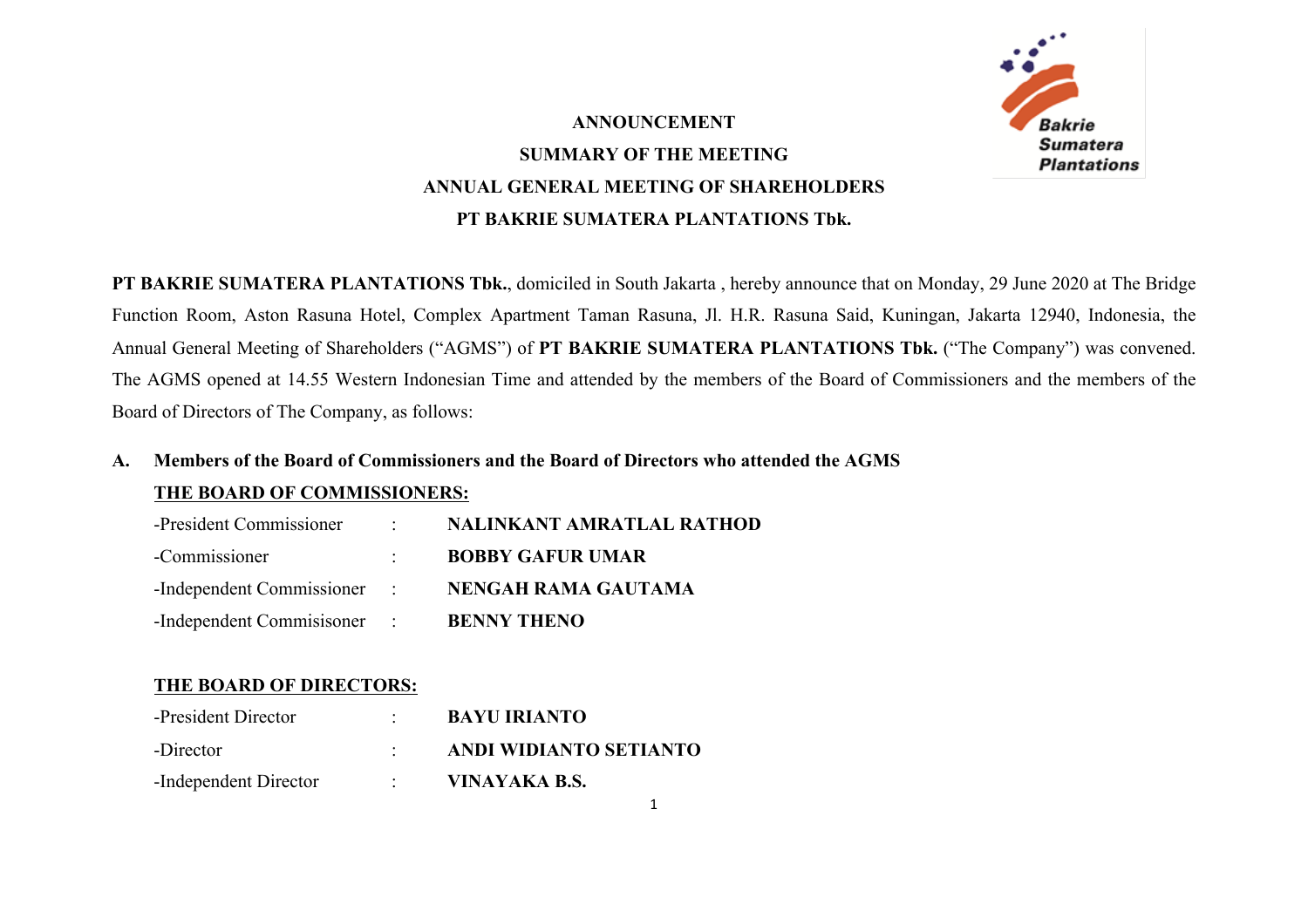#### **B. Shareholders Attendance Quorum**

Ø In Accordance to Article 41 clause 1 (a) of the Financial Authority Regulation number 15/POJK.04/2020 concerning Planning and Holding General Meetings of Shareholders of Public Limited Companies ("**POJK 15**") and Article 11 clause 1 (a) of The Company's Articles of Association, the AGMS is valid if attended by the shareholders and/or their representatives that represent more than  $\frac{1}{2}$ (one per two) of the total shares with valid voting rights and the resolution is valid if approved by more than ½ (one per two) of the total shares with valid voting right presents in the AGMS;

-The AGMS was attended by the shareholders or their representatives that represents 1.322.844.573 (one billion three hundred twenty two million eight hundred forty four thousand five hundred seventy three) shares or 52,91% (fifty two point nine percent) from 2.500.162.338 (two billion five hundred million one hundred sixty two thousand three hundred thirty eight) shares, which is derived from the result of reduction of all shares issued by The Company until the date of the AGMS, that is 2.500.162.344 (two billion five hundred million one hundred sixty two thousand three hundred thirty eight) shares to the total of shares repurchased by the Company, that is 6 (six) shares.

- Therefore the AGMS has fulfilled the attendance quorum in accordance with Article 41 clause 1 (a) POJK 15/2020 and Article 11 clause 1 (a) of The Company's Article of Associations, and the AGMS can be held and can provide valid and binding resolutions for The Company.

#### **C. The AGMS Agendas**

1. Approval and ratification of Annual Report, including Financial Statement and Supervisory Report from the Board of Commissioners for financial year ended 31 December 2019.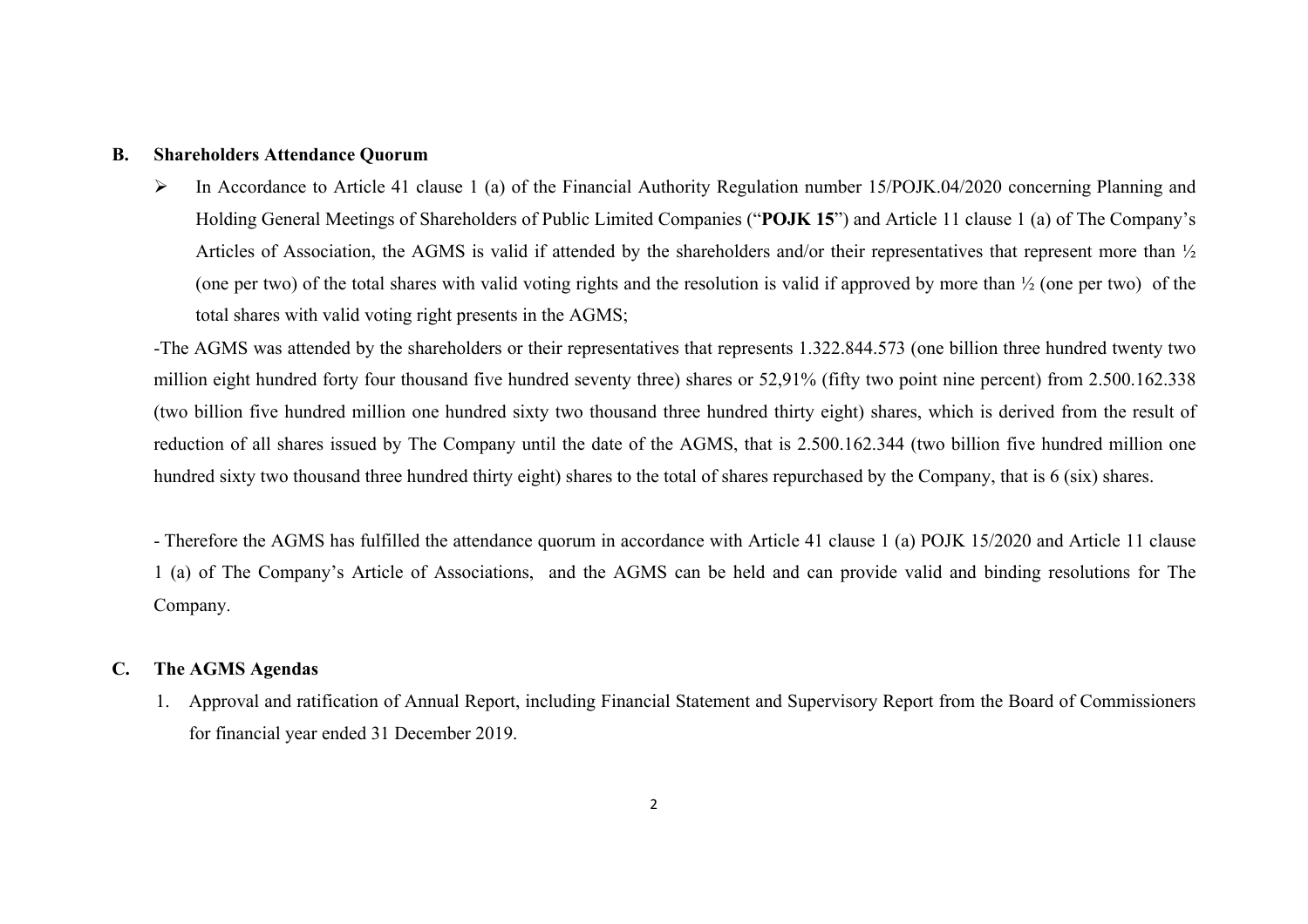- 2. Approval and ratification of the Balance Sheet and Profit Loss for financial year ended 31 December 2019.
- 3. Appointment and establishment of a Public Accountant to audit the Company's financial statement for financial year ended 2020.

#### **D. Opportunity for Questions and Answers**

Before the decision making, the Chairman of AGMS gave an opportunity to the Shareholders to raise questions for each agenda of the AGMS. There are 2 (two) Shareholders that raise questions on the first and the second agenda of the AGMS.

**E.** Before proceeding to the questions and answers session, it was informed that to facilitate the shareholders of The Company in following the discussion of the First Agenda, the questions & answers and decision making for the First Agenda will be done after the discussion of the Second Agenda, bearing in mind the material of these two agendas are very closely related.

#### **F. Decision Making Mechanism**

Resolutions are made unanimously, however if they are any Shareholders or their representative who voted against or abstain, then the resolution will be based on the majority votes.

### **G. AGMS Resolutions**

| First Agenda & Second Agenda |        |                                                                                                      |
|------------------------------|--------|------------------------------------------------------------------------------------------------------|
| Number                       |        | of $\vert$ <i>[</i> There are 2 (two) persons on the First Agenda and the Second Agenda of the AGMS] |
| Shareholders                 | Asking |                                                                                                      |
| Questions                    |        |                                                                                                      |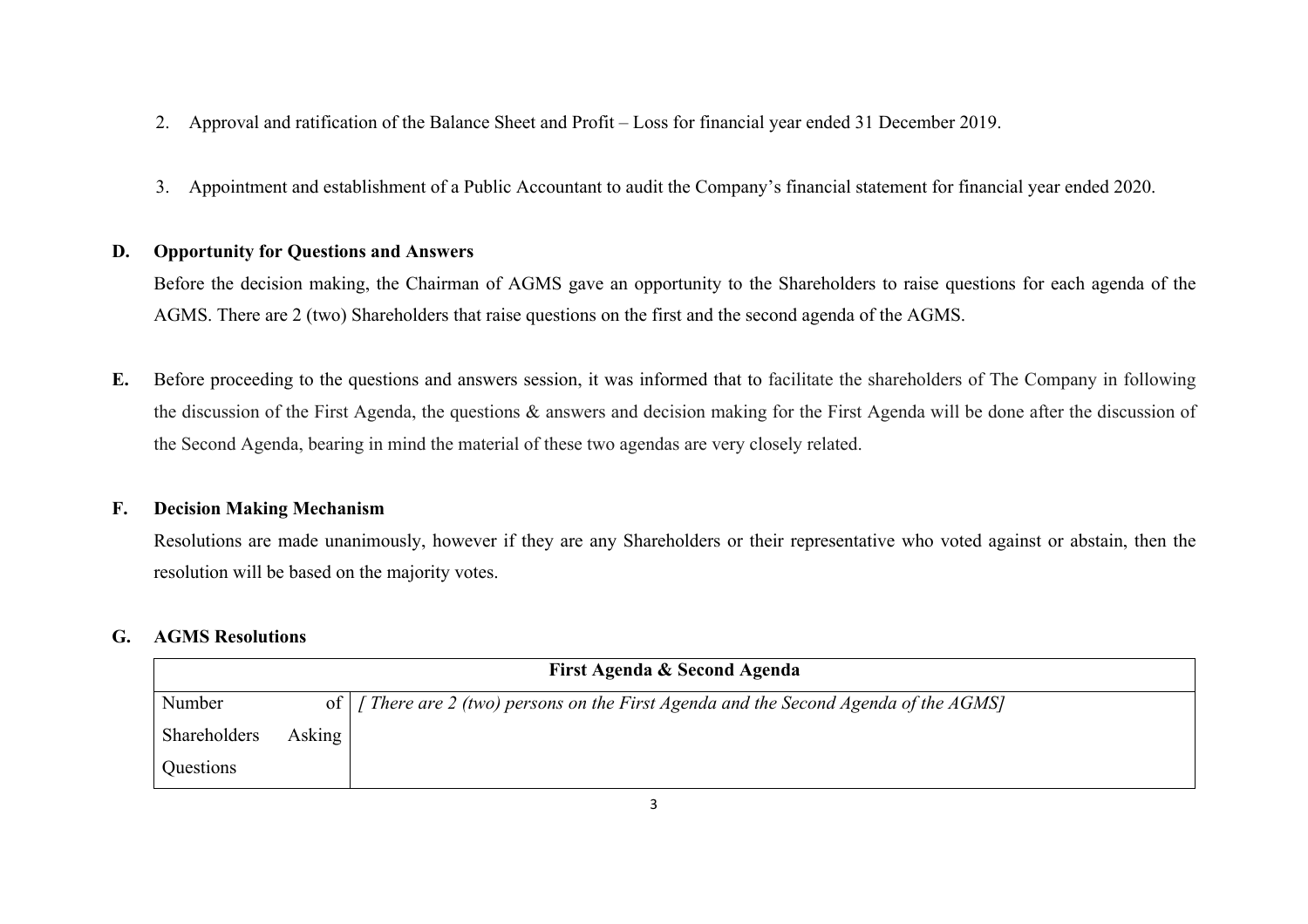| Voting result           | Affirmative                        | Abstain                                                                                            | Against                            |
|-------------------------|------------------------------------|----------------------------------------------------------------------------------------------------|------------------------------------|
| <b>First Agenda</b>     | 1.321.457.473 (one billion three   | None.                                                                                              | 1.387.100<br>(one million three    |
| Approved by majority    | hundred twenty one million four    |                                                                                                    | hundred eighty seven thousand      |
| votes                   | hundred fifty seven thousand four  |                                                                                                    | one hundred) shares or 0,105%      |
|                         | hundred seventy three) shares or   |                                                                                                    | (zero point one zero five percent) |
|                         | 99,895% (ninety nine point eight   |                                                                                                    | from the entire valid votes        |
|                         | nine five percent) from the entire |                                                                                                    | counted at the AGMS.               |
|                         | valid votes counted at the AGMS.   |                                                                                                    |                                    |
|                         |                                    |                                                                                                    |                                    |
| Resolution of the First |                                    | Approved and ratified the Annual Report, including Financial Statement and Supervisory Report from |                                    |
| Agenda of the AGMS      |                                    | the Board of Commissioners for financial year ended 31 December 2019.                              |                                    |
|                         |                                    |                                                                                                    |                                    |
| <b>Second Agenda</b>    | 1.321.457.473 (one billion three   | None                                                                                               | 1.387.100<br>(one million three    |
| Approved by majority    | hundred twenty one million four    |                                                                                                    | hundred eighty seven thousand      |
| votes                   | hundred fifty seven thousand four  |                                                                                                    | one hundred) shares or 0,105%      |
|                         | hundred seventy three) shares or   |                                                                                                    | (zero point one zero five percent) |
|                         | 99,895% (ninety nine point eight)  |                                                                                                    | from the entire valid votes        |
|                         | nine five percent) from the entire |                                                                                                    | counted at the AGMS.               |
|                         | valid votes counted at the AGMS.   |                                                                                                    |                                    |
|                         |                                    |                                                                                                    |                                    |
|                         |                                    |                                                                                                    |                                    |
|                         |                                    |                                                                                                    |                                    |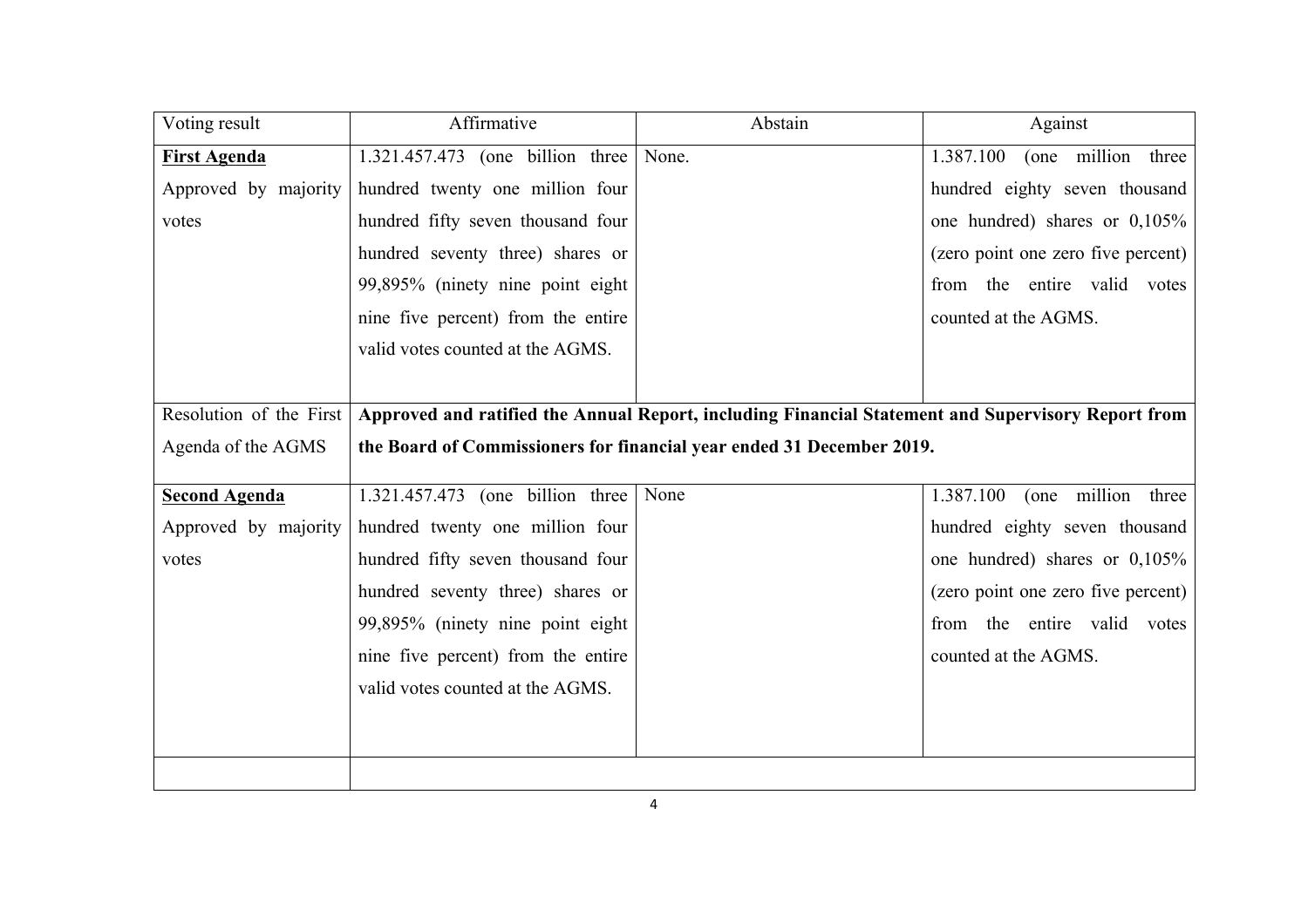| Resolution<br>of | the   Approved and ratified of the Balance Sheet and Profit – Loss for financial year ended 31 December                    |
|------------------|----------------------------------------------------------------------------------------------------------------------------|
|                  | Second Agenda of the 2019 and to give release and discharge (acquit et de charge) to the members of the Board of Directors |
| <b>AGMS</b>      | and Board of Commissioners for management and supervision performed during the Financial Year                              |
|                  | ended 31 December 2019, provided that such acts were reflected in the Annual Report and Financial                          |
|                  | Statement of the Company for the year ended 31 December 2019 and did not contravene with the                               |
|                  | applicable laws and regulations.                                                                                           |
|                  |                                                                                                                            |

| <b>Third Agenda</b>    |                                       |         |         |
|------------------------|---------------------------------------|---------|---------|
| Number                 | of $\lfloor$ $\lceil$ - $\rfloor$     |         |         |
| Shareholders<br>Asking |                                       |         |         |
| Questions              |                                       |         |         |
| Voting result          | Affirmative                           | Abstain | Against |
| Resolution<br>approved | (one billion three<br>1.322.844.573   | None.   | None.   |
| unanimously            | hundred twenty two million eight      |         |         |
|                        | hundred forty four thousand five      |         |         |
|                        | hundred seventy three) shares or      |         |         |
|                        | 100% (one hundred percent) from       |         |         |
|                        | the entire valid votes counted at the |         |         |
|                        | AGMS.                                 |         |         |
|                        |                                       |         |         |